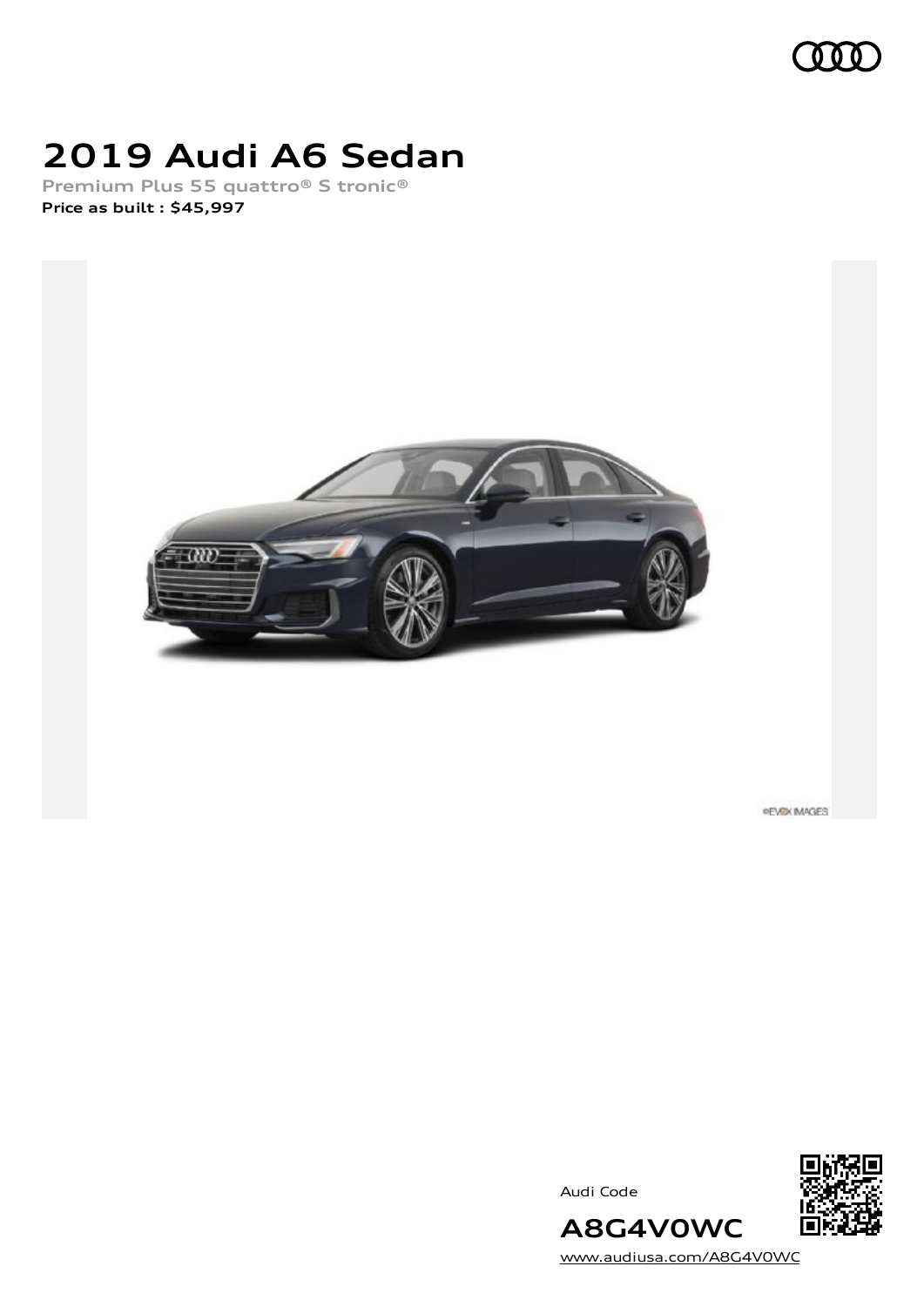**PEVEX IMAGES** 

## **Summary**

**Audi 2019 Audi A6 Sedan** Premium Plus 55 quattro® S tronic®

**Price as buil[t](#page-8-0)** \$45,997

### **Exterior colour**

Firmament Blue metallic

#### **Interior colour**

| Seats     | Pearl Beige with Agate Gray<br>stitching |
|-----------|------------------------------------------|
| Dashboard | Granite Gray                             |
| Carpet    | Granite Gray                             |
| Headliner | Lunar Silver                             |



| Engine type                  | 3.0-liter six-cylinder                        |
|------------------------------|-----------------------------------------------|
| stroke                       | Displacement/Bore and 2,995/84.5 x 89.0 cc/mm |
| Torque                       | 369 lb-ft@rpm                                 |
| Top track speed              | 130 mph mph                                   |
| Acceleration (0 - 60<br>mph) | 5.1 seconds seconds                           |
| Recommended fuel             | Premium                                       |



### **Further Information**

#### **Audi Code** A8G4V0WC

**Your configuration on www.audiusa.com** [www.audiusa.com/A8G4V0WC](https://www.audiusa.com/A8G4V0WC)

**Commission number** 9b8bb67f0a0e09af6359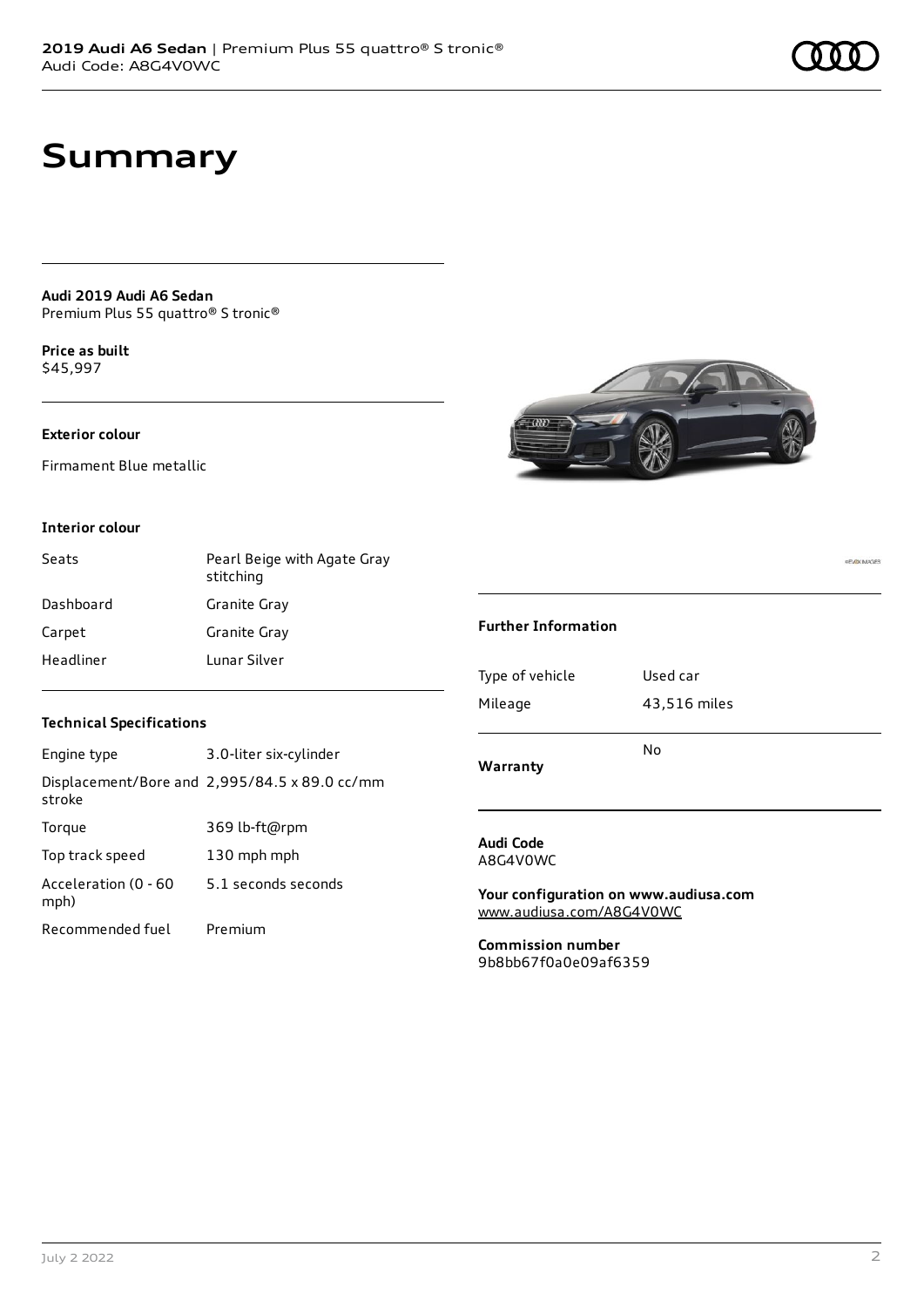

# **Standard features**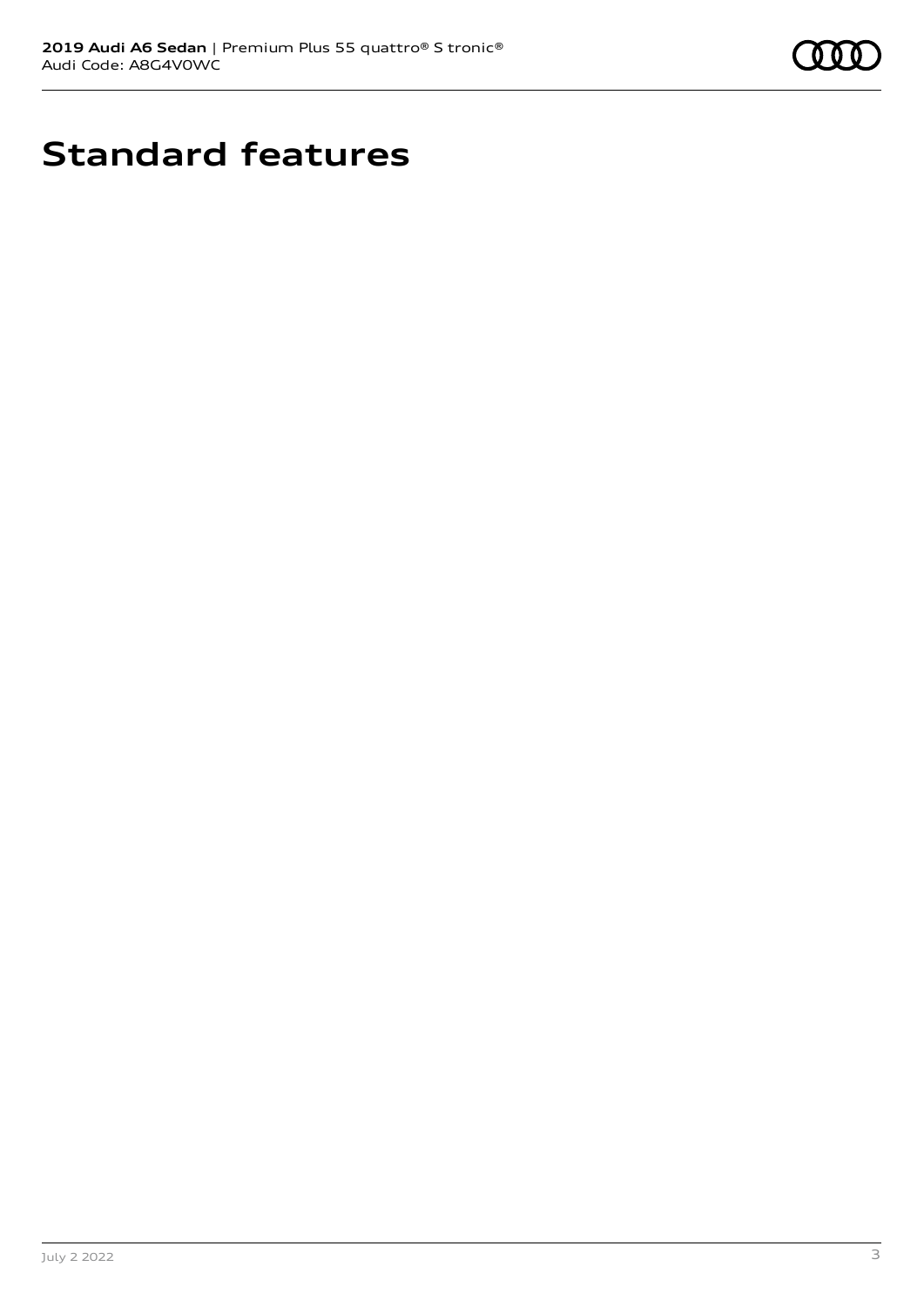# **Dealer remarks**

This Audi won't be on the lot long!

Feature-packed and decked out! A turbocharger is also included as an economical means of increasing performance. This 4 door, 5 passenger sedan still has less than 45,000 miles! Audi prioritized comfort and style by including: front and rear reading lights, automatic dimming door mirrors, and leather upholstery.

Our team is professional, and we offer a no-pressure environment. We'd be happy to answer any questions that you may have. Please don't hesitate to give us a call.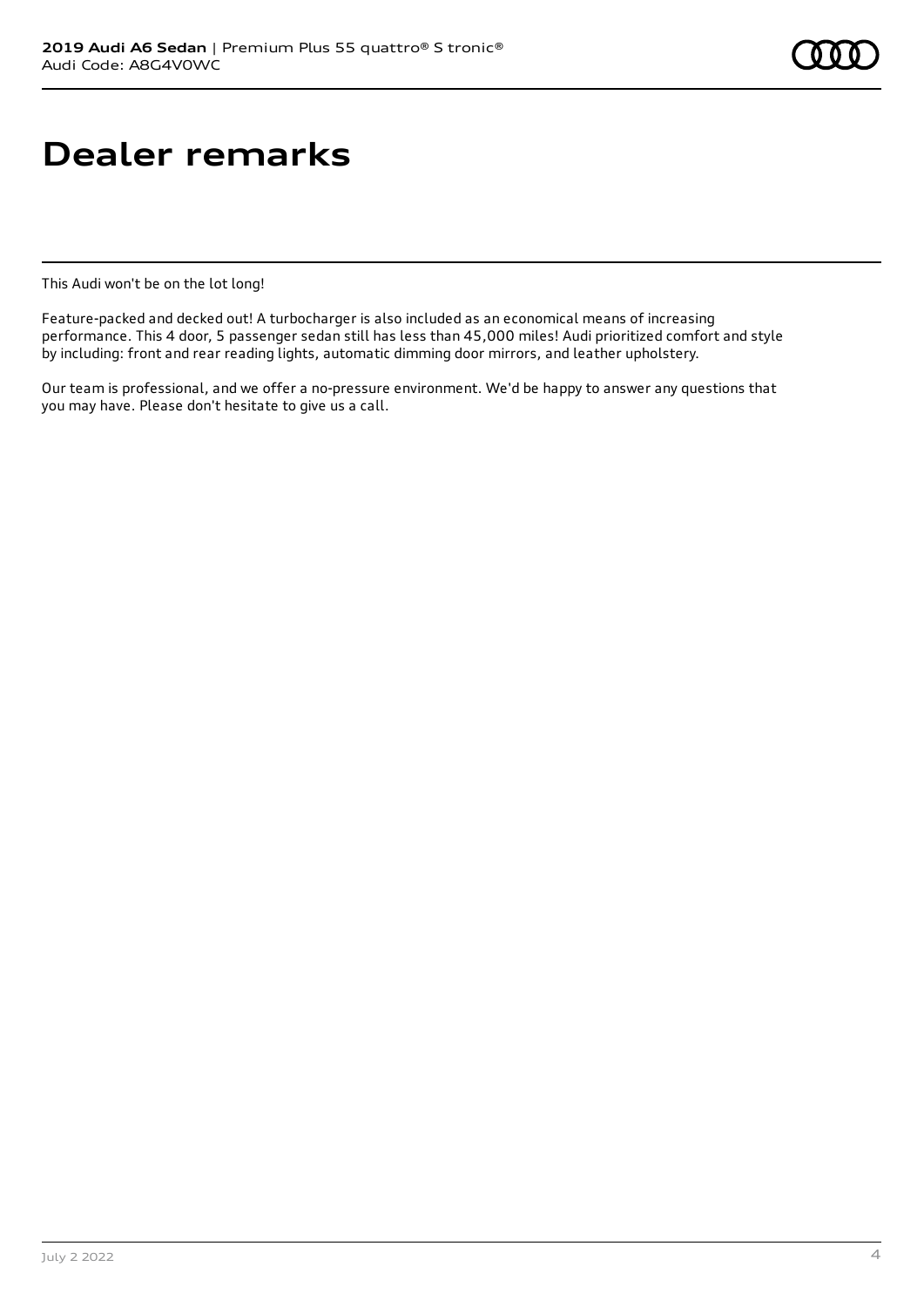# **Technical Specifications**

| <b>Engineering   Performance</b> |                                                                                                                                    | Suspension                    |                                                                                           |
|----------------------------------|------------------------------------------------------------------------------------------------------------------------------------|-------------------------------|-------------------------------------------------------------------------------------------|
| Engine type                      | 3.0-liter six-cylinder                                                                                                             | Front axle                    | Five-link front independent steel                                                         |
| Acceleration (0 - 60<br>mph)     | 5.1 seconds seconds                                                                                                                | Rear axle                     | spring suspension<br>Five-link rear independent steel                                     |
| Power Level                      | 55                                                                                                                                 |                               | spring suspension                                                                         |
| Engine block                     | Aluminum-alloy                                                                                                                     | Optional                      | Adaptive damping suspension                                                               |
|                                  | Induction/fuel injection Twin-scroll turbocharged/TFSI®                                                                            |                               |                                                                                           |
| Cylinder head                    | Aluminum-alloy                                                                                                                     | <b>Brake system</b>           |                                                                                           |
| Max. output ps/hp                | 335 @ rpm                                                                                                                          | Front brakes                  | 13.3 (ventilated disc) in                                                                 |
| stroke                           | Displacement/Bore and 2,995/84.5 x 89.0 cc/mm                                                                                      | Rear brakes                   | 13.0 (ventilated disc) in                                                                 |
| Top track speed                  | 130 mph mph                                                                                                                        | Parking brake                 | Electromechanical                                                                         |
| Torque                           | 369 lb-ft@rpm                                                                                                                      |                               |                                                                                           |
| Valvetrain                       | 24-valve DOHC with Audi valvelift                                                                                                  | <b>Body</b>                   |                                                                                           |
|                                  | system and variable valve timing                                                                                                   | Material                      | Multi-material body construction<br>(steel and aluminum composition)                      |
| <b>Electrical system</b>         |                                                                                                                                    | Corrosion protection          | Multistep anti-corrosion protection                                                       |
| Hybrid system battery            | 48 Volt/9.6Ah lithium-ion battery                                                                                                  | <b>Warranty   Maintenance</b> |                                                                                           |
| <b>Driveline</b>                 |                                                                                                                                    | Warranty                      | 4-year/50,000-mile new vehicle<br>limited warranty                                        |
| Transmission                     | Seven-speed S tronic® dual-clutch<br>automatic transmission with<br>quattro <sup>®</sup> all-wheel-drive with<br>ultra® technology | Maintenance                   | 12-month/10,000-mile (whichever<br>occurs first) NO CHARGE first<br>scheduled maintenance |
| <b>Steering</b>                  |                                                                                                                                    |                               |                                                                                           |
| Steering type                    | Electromechanical progressive<br>steering system                                                                                   |                               |                                                                                           |

to-curb

Turning diameter, curb-36.4 ft

Steering ratio 12.1:1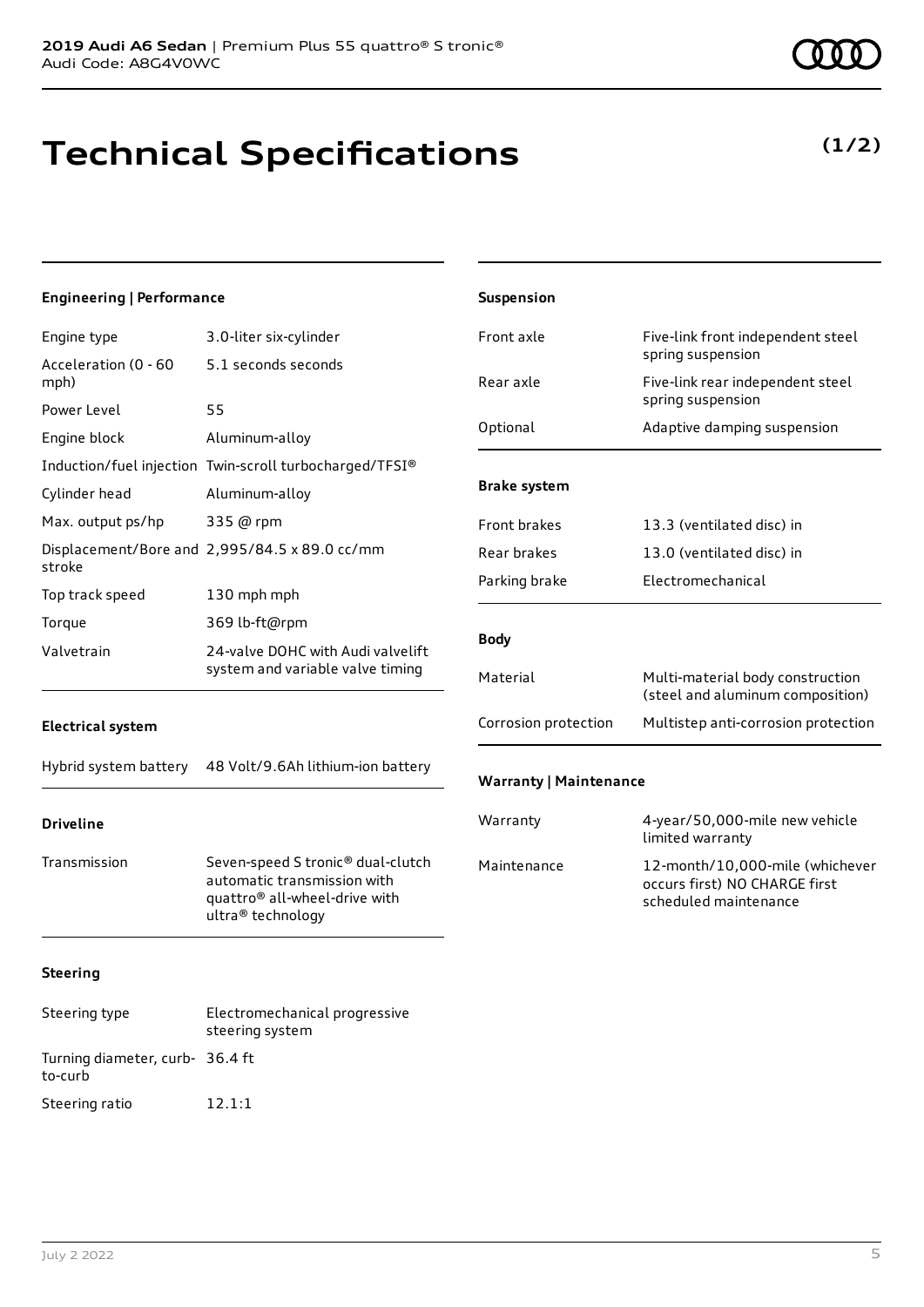## **Technical Specifications**

### **Exterior Measurements**

| Height                           | 57.4 in   |
|----------------------------------|-----------|
| Overall width without<br>mirrors | 74.3 in   |
| Length                           | 194.4 in  |
| Wheelbase                        | 115.1 in  |
| Drag coefficient                 | $0.29$ Cw |
| Overall width with<br>mirrors    | $83.1$ in |
| Track rear                       | 63.7 in   |
| <b>Track front</b>               | 64.2 in   |
| Curb weight                      | 4,266 lb  |

#### **Interior measurements**

| Seating capacity                          | 5                    |
|-------------------------------------------|----------------------|
| Shoulder room, rear                       | 56.5 in              |
| Head room with front<br>sunroof           | 38.0 in              |
| Leg room, rear                            | 37.4 in              |
| Shoulder room, front                      | 57.8 in              |
| Head room with rear<br>sunroof            | 38.1 in              |
| Leg room, front                           | $41.3$ in            |
| Cargo volume, rear<br>seatbacks up/folded | 13.7/NA cu ft, cu ft |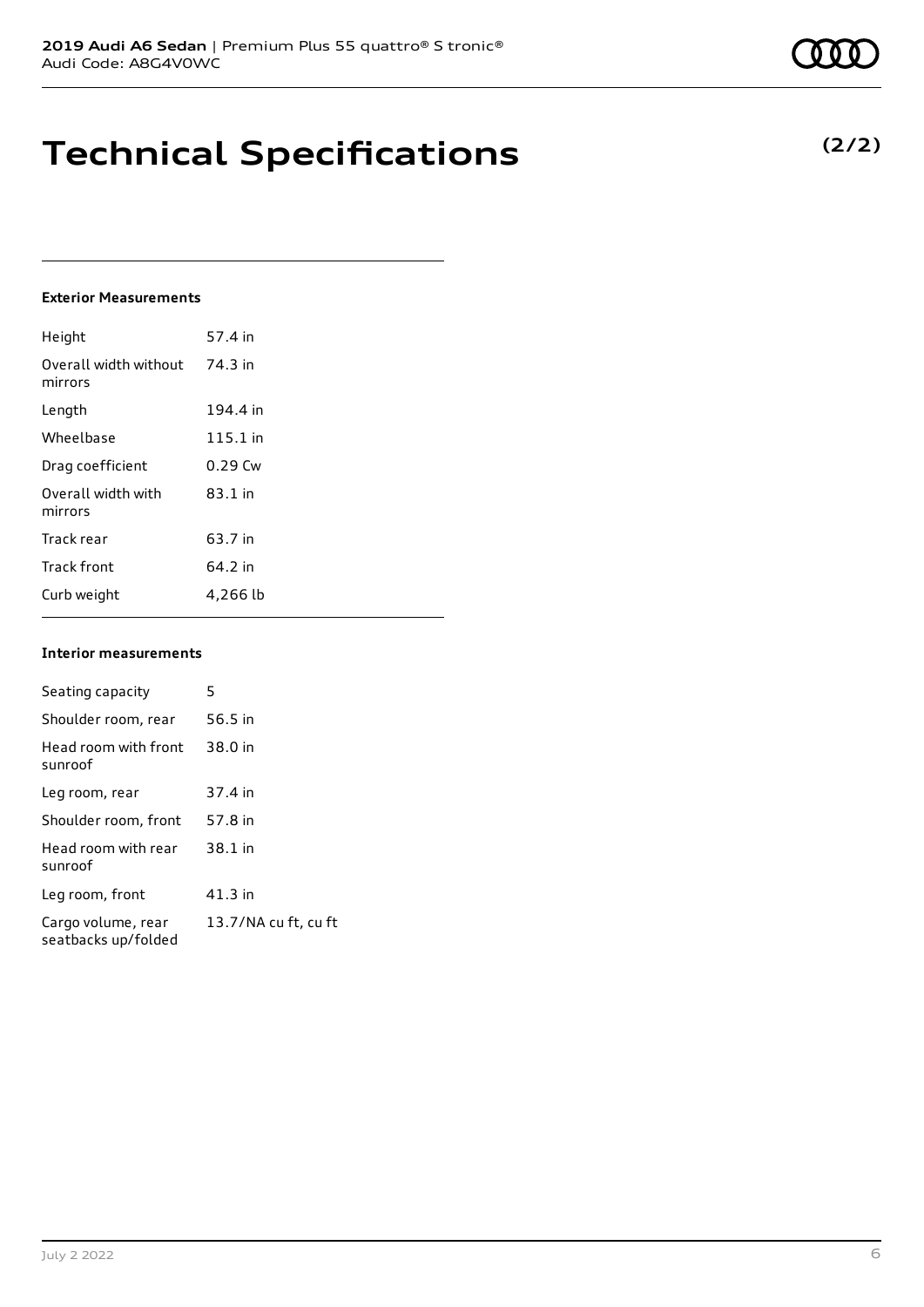### **Consumption- and emission**

**Consumption by NEDC**

combined 25 mpg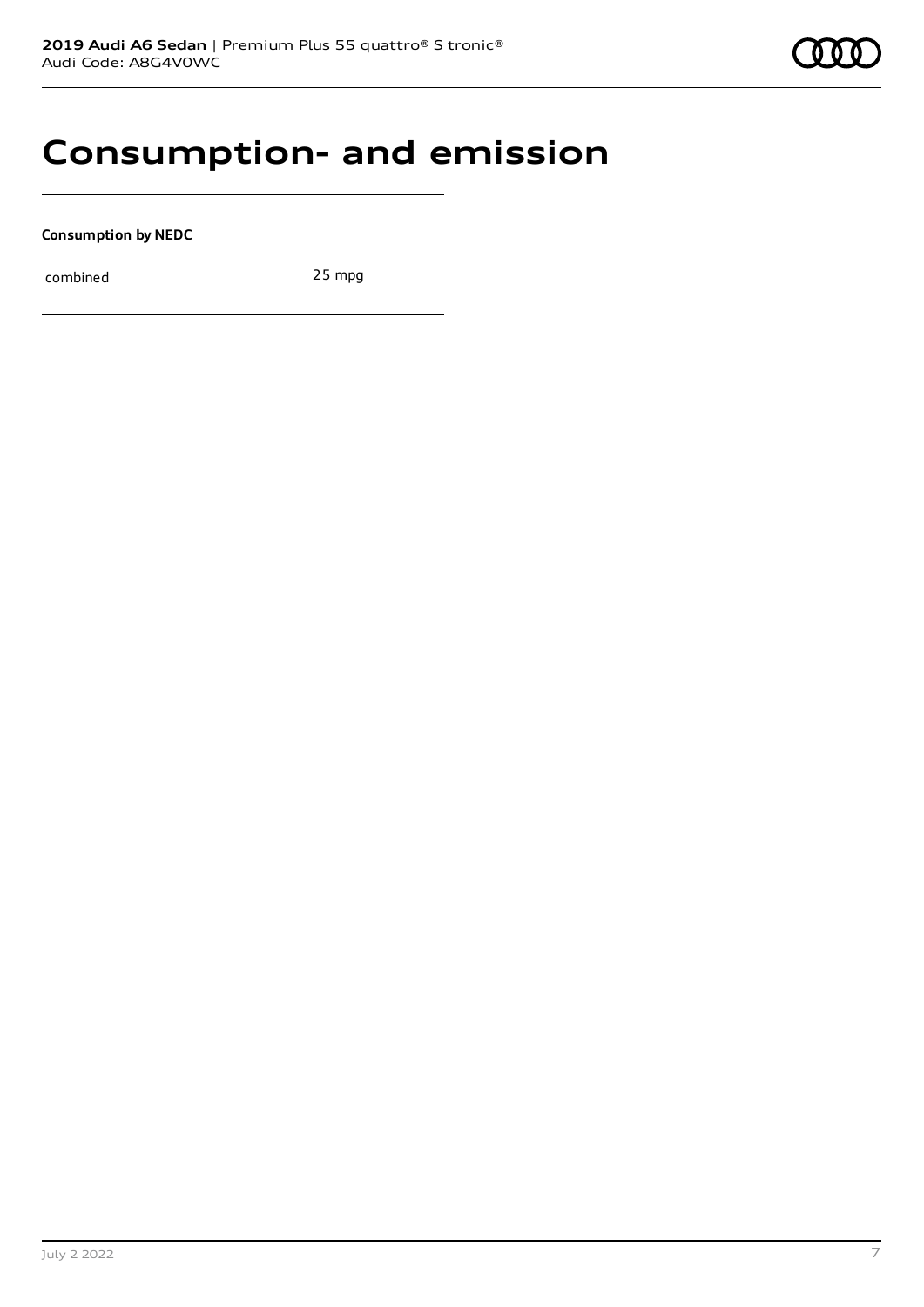## **Contact**

Dealer **Audi Birmingham**

34602 Woodward Ave 48009 Birmingham MI

Phone: +12486455930 FAX: 2486452397

www: [https://www.audibirminghammi.com](https://www.audibirminghammi.com/)